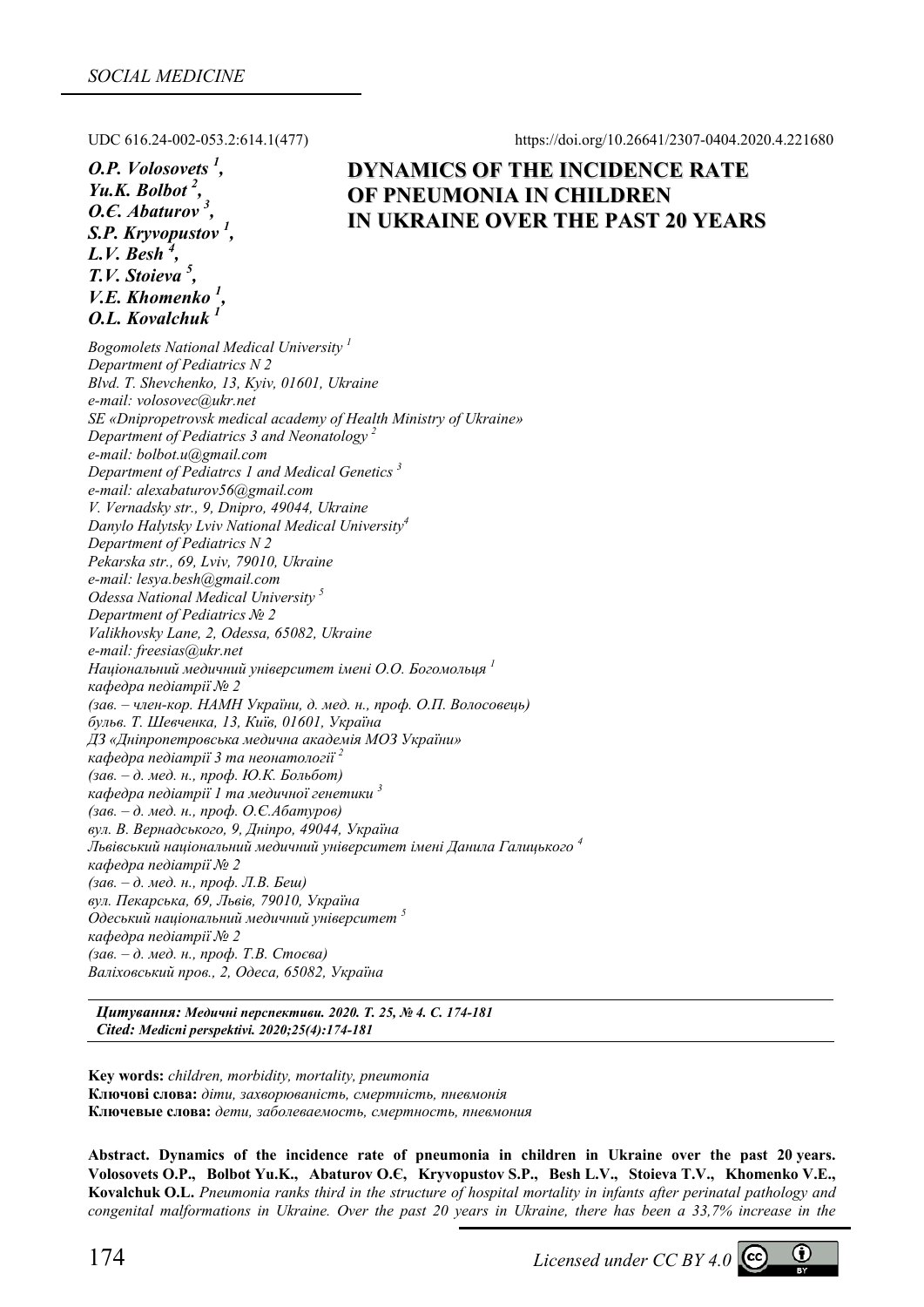*incidence of pneumonia in children (p˂0.01), with the predominant detection of this pathology in children from regions of the country who have problematic issues in the proper provision of pediatric services. The highest incidence of pneumonia in all age groups was observed in children of Ivano-Frankivsk, Rivne, Kyiv and Vinnitsa regions. Thanks to the progressive development of domestic pediatrics and the introduction of modern medical and diagnostic technologies, in particular, vaccine prophylaxis, over the past 20 years, the death rate of children from acute infections of the upper respiratory tract, pneumonia and influenza has decreased by almost 5 times. Changes in recent years in the incidence of pneumonia in children correspond to the dynamics of the spread of influenza and acute respiratory viral infection, especially during the epidemics 2009-2010 and 2015-2016. Assessing the dynamics of this indicator in subsequent periods is extremely important in the context of the COVID-19 pandemic, which continues.* 

Реферат. Динамика показателя заболеваемости пневмонией детей Украины за последние 20 лет. **Волосовець А.П., Больбот Ю.К., Абатуров А.Е., Кривопустов С.П., Беш Л.В., Стоева Т.В., Хоменко В.Е., Ковальчук О.Л.** *В Украине пневмония занимает третье место в структуре госпитальной летальности младенцев после перинатальной патологии и врожденных аномалий развития. За последние 20 лет в Украине наблюдается рост на 33,7% заболеваемости детей пневмонией (р˂0,01) с преимущественным выявлением этой патологии у детей из областей страны, имеющих проблемные вопросы в надлежащем обеспечении педиатрической службы. Наибольший уровень заболеваемости пневмонией во всех возрастных группах наблюдался у детей Ивано-Франковской, Ровенской, Киевской и Винницкой областей. Благодаря прогрессивному развитию отечественной педиатрии и внедрению современных лечебно-диагностических технологий, в частности вакцинопрофилактики, за последние 20 лет смертность детей от острых инфекций* верхних дыхательных путей, пневмонии и гриппа снизилась почти в 5 раз. Изменения за последние годы в *заболеваемости детей пневмонией соответствуют динамике распространения гриппа и ОРВИ, особенно во время эпидемий 2009-2010 гг. и 2015-2016 гг. Оценка в динамике этого показателя в последующие периоды крайне важна в контексте пандемии COVID-19, которая продолжается.* 

Pneumonia in children has been and remains an urgent medical and social problem for Ukraine and the world [6, 11]. Respiratory diseases are one of the most common nosologies in children, constantly grow due to the virulence of the microflora and the unsatisfactory state of the environment, despite all modern achievements of clinical pediatrics in the field of antibiotic therapy and vaccine prophylaxis [7, 13].

In developed countries, the annual incidence of pneumonia is 3.3 per 1000 in children under 5 years and 1.45 per 1000 in children aged 0 to 16 years [6]. Recently, the situation has been exacerbated by the COVID-19 pandemic, which is known to be accompanied by bilateral pneumonia in both adults and children in severe cases [8].

According to the WHO, in 2017, pneumonia caused the death of more than 800,000 children under the age of 5 worldwide, accounting for up to 15% of all child mortality [11]. The mortality rate among hospitalized children under 5 years of age with pneumonia is less than 1%, and in resourcepoor countries is several times higher [9, 12]. In Ukraine, pneumonia in children in the structure of hospital infant mortality ranks third after perinatal pathology and congenital malformations [2].

The aim of this study was to determine the changes in the incidence of pneumonia in children of Ukraine over the past 20 years in age cohorts of children from different regions of Ukraine depending on the state of the environment.

## **MATERIALS AND METHODS OF RESEARCH**

A study of changes in the incidence of pneumonia in children aged 0-17 years living in different regions of Ukraine was carried out. Methods of statistical assessment and epidemiological analysis of data of the Center for Medical Statistics of the Ministry of Health of Ukraine from 1993 to 2019 were used [3].

Volumes of pollutant emissions from stationary and mobile sources into the atmosphere in 2015 were established in accordance with the data of the annual statistical reference book of the collection of the State Statistics Service of Ukraine [10].

Statistical estimation methods were used, in particular the U-criterion of sign ranks (Wilcoxon-Mann-Whitney test) to compare the incidence of pneumonia in children from the same regions of Ukraine at different times [5].

To establish a linear relationship, to determine the correlation and possible relationship between the volume of pollutant emissions into the atmosphere from stationary sources of pollution (hereinafter – the volume of pollutant emissions) and the incidence of pneumonia in children from different regions, Spearman's rank correlation coefficient was used [5]. Statistical processing of the study results was performed using the software product STATISTICA 6.1 (StatSoftInc., Serial № AGAR909E415822FA) and Excel-2010.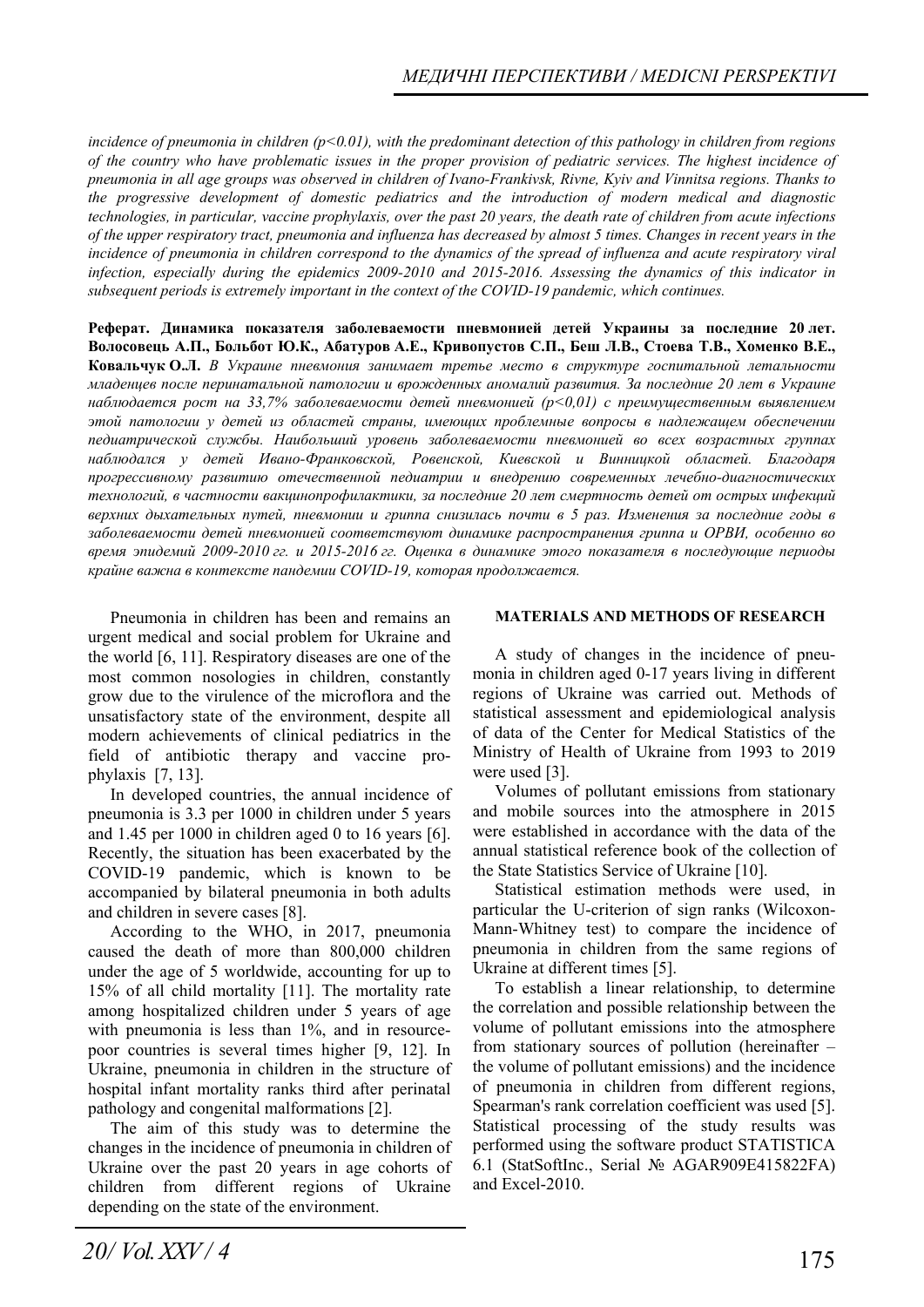### **RESULTS AND DISCUSSION**

According to the Center for Medical Statistics of the Ministry of Health of Ukraine, the incidence of pneumonia in children aged 0-17 years in 2017 was 62,470 new cases, or 8.2 per 1 thousand of population. For comparison, in 1996 76598 cases of pneumonia were detected for the first time, or 6.13 per 1,000 children.

As can be seen from Table 1, over the past 20 years, the incidence of pneumonia in children of the country has probably increased by  $33.7\%$  (p $\leq 0.01$ ), as the U-criterion of Mann-Whitney rank has reached a correspondingly critical value – 178 which is in the zone of significance at a certain number of comparable groups of indicators. These data are in line with the global trend of pneumonia growth in the world, especially in countries with low per capita incomes and health care systems with limited resources [8].

*Table 1* 

| <b>Regions of the country</b> | <b>Incidence of pneumonia</b><br>in children in 1996 |                   | Incidence of pneumonia<br>in children<br>in 2017 |                   | <b>Dynamics</b><br>of changes<br>in comparison |
|-------------------------------|------------------------------------------------------|-------------------|--------------------------------------------------|-------------------|------------------------------------------------|
|                               | absolute numbers                                     | per 1000 children | absolute numbers                                 | per 1000 children | with 1996                                      |
| <b>Ukraine</b>                | 76598                                                | 6.13              | 62 470                                           | 8.20              | $+33.7%$                                       |
| Vinnytsia                     | 2 780                                                | 6.41              | 3 3 3 8                                          | 11.48             | $+79.1%$                                       |
| Volyn                         | 2 5 5 2                                              | 8.07              | 2098                                             | 8.77              | $+8.7%$                                        |
| Dnepropetrovsk                | 3 2 6 1                                              | 6.96              | 3 0 8 4                                          | 5.36              | $-23.1%$                                       |
| <b>Donetsk</b>                | 4 7 2 7                                              | 4.64              | 3 2 1 8                                          | 10.48             | $+125.8%$                                      |
| Zhytomyr                      | 1871                                                 | 5.30              | 2 2 2 4                                          | 9.20              | $+73.5%$                                       |
| Transcarpathian               | 3 2 9 9                                              | 9.23              | 2317                                             | 7.93              | $-14.1%$                                       |
| Zaporizhzhia                  | 2 2 2 4                                              | 4.14              | 2 1 8 9                                          | 7.44              | $+79.7%$                                       |
| <b>Ivano-Frankivsk</b>        | 6446                                                 | 17.80             | 4868                                             | 17.46             | $-0.07\%$                                      |
| Kyiv                          | 6640                                                 | 18.47             | 4426                                             | 13.47             | $+72.9%$                                       |
| Kirovohrad                    | 1 4 3 5                                              | 4.70              | 1535                                             | 9.00              | $+91.5$                                        |
| Luhansk                       | 1379                                                 | 2.12              | 1 2 0 6                                          | 11.12             | $+424.5%$                                      |
| Lviv                          | 6450                                                 | 10.72             | 2458                                             | 5.07              | $-52.7%$                                       |
| <b>Mykolayiv</b>              | 1784                                                 | 4.71              | 1411                                             | 6.77              | $+43.7%$                                       |
| Odessa                        | 3316                                                 | 4.91              | 4 2 5 6                                          | 9.27              | $+88.8\%$                                      |
| Poltava                       | 3629                                                 | 10.07             | 2 3 7 5                                          | 10.12             | $+0.05%$                                       |
| Rivne                         | 2 708                                                | 8.19              | 4 0 3 5                                          | 14.50             | $+77.05%$                                      |
| <b>Sumy</b>                   | 936                                                  | 2.57              | 1780                                             | 10.27             | $+299.2%$                                      |
| <b>Ternopil</b>               | 2 3 2 3                                              | 8.6               | 2377                                             | 11.92             | $+38.6%$                                       |
| <b>Kharkiv</b>                | 3 1 0 1                                              | 4.26              | 3841                                             | 9.01              | $+111.5%$                                      |
| Kherson                       | 2 0 4 9                                              | 6.45              | 2 1 8 1                                          | 11.02             | $+70.8\%$                                      |
| Khmelnytsky                   | 1 4 0 1                                              | 3.27              | 1 5 5 2                                          | 6.51              | $+99.1%$                                       |
| Cherkasy                      | 2 2 0 0                                              | 4.49              | 1019                                             | 5.02              | $+11.8%$                                       |
| Chernivtsi                    | 753                                                  | 2.02              | 889                                              | 4.82              | $+138.6%$                                      |
| <b>Chernihiv</b>              | 3605                                                 | 13.9              | 1714                                             | 10.42             | $-25.1%$                                       |
| <b>City of Kyiv</b>           | 3155                                                 | 4.17              | 2079                                             | 3.96              | $-4.04%$                                       |

## **Dynamics of change in the incidence of pneumonia (ICD - J12-J16, J18) i n children of Ukraine (0-17 years) from 1996 to 2017 according to the Center for Medical Statistics of the Ministry of Health of Ukraine \***

**Note.** \* Data on the Autonomous Republic of Crimea and the city of Sevastopol are not included due to their absence.

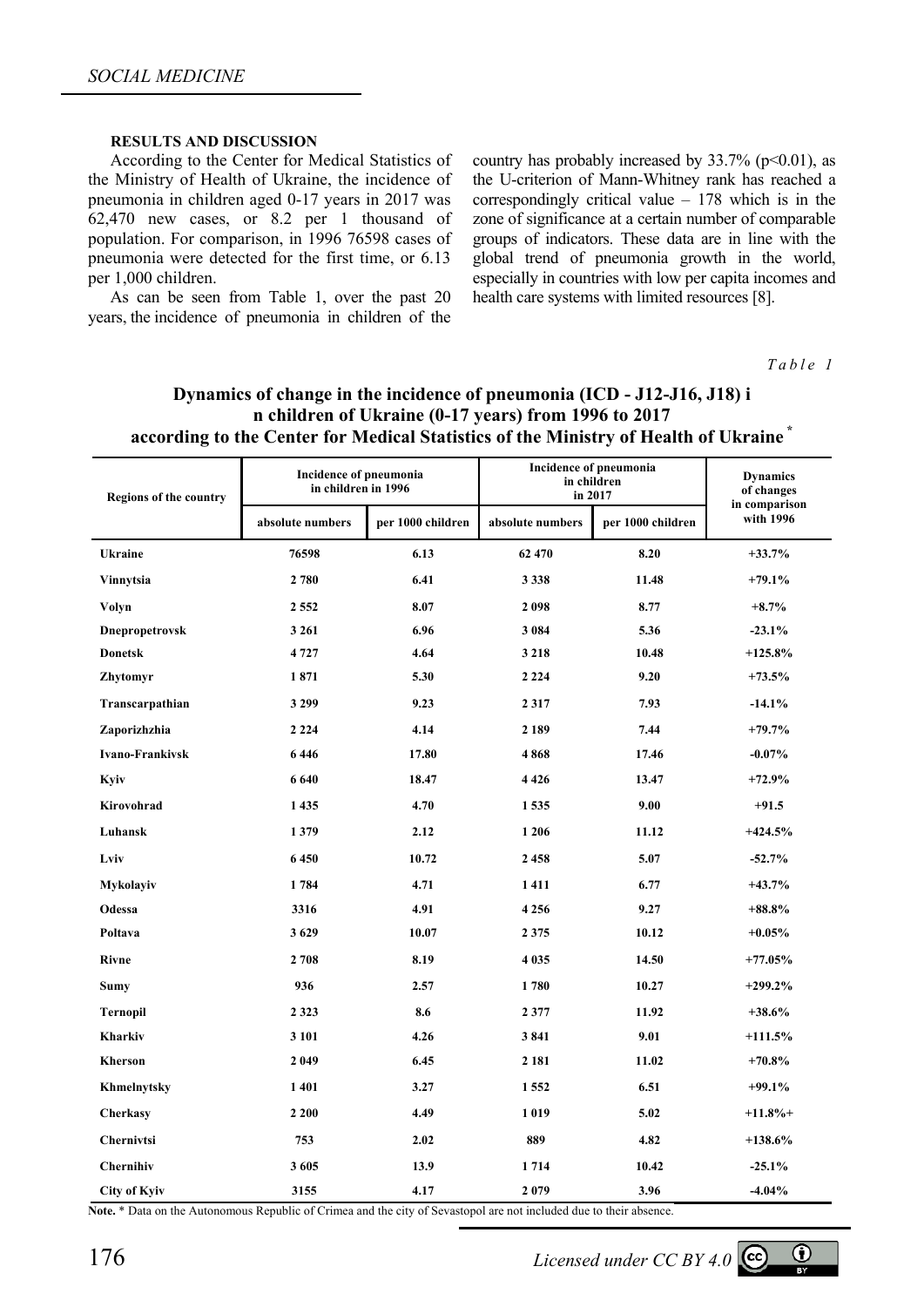The highest incidence of pneumonia is observed among the age group of children  $0\n-6$  years  $-34,117$ cases (10.8 per 1,000 population and 54.5% of the total number of cases), then among children aged 7- 14 years – 22 449 cases (6.69 per 1000 and 35.9%) and 15-17 years – 5904 (5.47 per 1000 and 9.45%). It should be noted that the incidence of pneumonia in young children in Ukraine was three times higher than in developed countries.

The age distribution of children with pneumonia in 1996 was somewhat different. Early childhood children also dominated – 55.2% of diagnosed pneumonia, schoolchildren – 38.3% and adolescents – 6.4%. That is, over 20 years, pneumonia began to be detected 1.5 times more often in children aged 15- 17 years with a corresponding decrease in its detection in young children and schoolchildren.

The highest incidence of pneumonia in all three age groups was observed in children of Ivano-Frankivsk, Rivne, Kyiv and Vinnytsia regions. It should be noted that all four region, according to the current legislation, are referred to regions with radiological control territories, which were formed as a result of the Chernobyl accident in 1986. There were also high rates of pneumonia in children aged 0-6 years from Donetsk and Luhansk regions and schoolchildren of Ternopil region. In 1996, the highest incidence of pneumonia in children was in Kyiv, Ivano-Frankivsk, Chernihiv and Lviv regions.

The lowest incidence of pneumonia in children of all age cohorts was in the city of Kyiv, Chernivtsi, Cherkasy and Lviv regions (Table 2).

*Table 2* 

| The incidence of pneumonia in children                                        | <b>Regions of the country</b>                                                                                         |
|-------------------------------------------------------------------------------|-----------------------------------------------------------------------------------------------------------------------|
| Very high incidence of pneumonia in children                                  | <b>Ivano-Frankivsk</b><br><b>Rivne</b><br>Kyiv                                                                        |
| The incidence of pneumonia in children is higher than the national<br>average | <b>Ternopil</b><br>Vinnytsia<br><b>Kherson</b><br><b>Donetsk</b><br>Luhansk<br>Chernihiv<br>Poltava<br><b>Sumy</b>    |
| The incidence of pneumonia in children is close to the national<br>average    | Odessa<br>Kharkiv<br>Zhytomyr<br>Transcarpathian<br>Luhansk<br>Zaporizhzhia<br>Kirovohrad<br>Mykolayiv<br>Khmelnytsky |
| Low incidence of pneumonia in children                                        | Lviv<br>Dnepropetrovsk<br>Cherkasy<br>Chernivtsi<br><b>City of Kyiv</b>                                               |

# **Distribution of regions of Ukraine by levels of pneumonia in children**

The specific weight of pneumonia among all newly registered diseases of the pediatric population in Ukraine today is only  $0.64\%$  (in  $1996 - 0.76\%$ ), but this can not diminish the importance of this dangerous disease, especially for infants and young children.

Thus, respiratory diseases now account for 58.14% of all infant diseases (in 1996 – 45.4%). Among respiratory diseases, acute infections of the upper respiratory tract, pneumonia and influenza in 2019 accounted for 96.3% of all respiratory diseases, or in numerical terms 232,715 cases – 779.9 per 1,000 population (in 1996 – 779.6 per 1000). As a result of these pathological conditions in 2019, 69 children died in the first year of life, including 31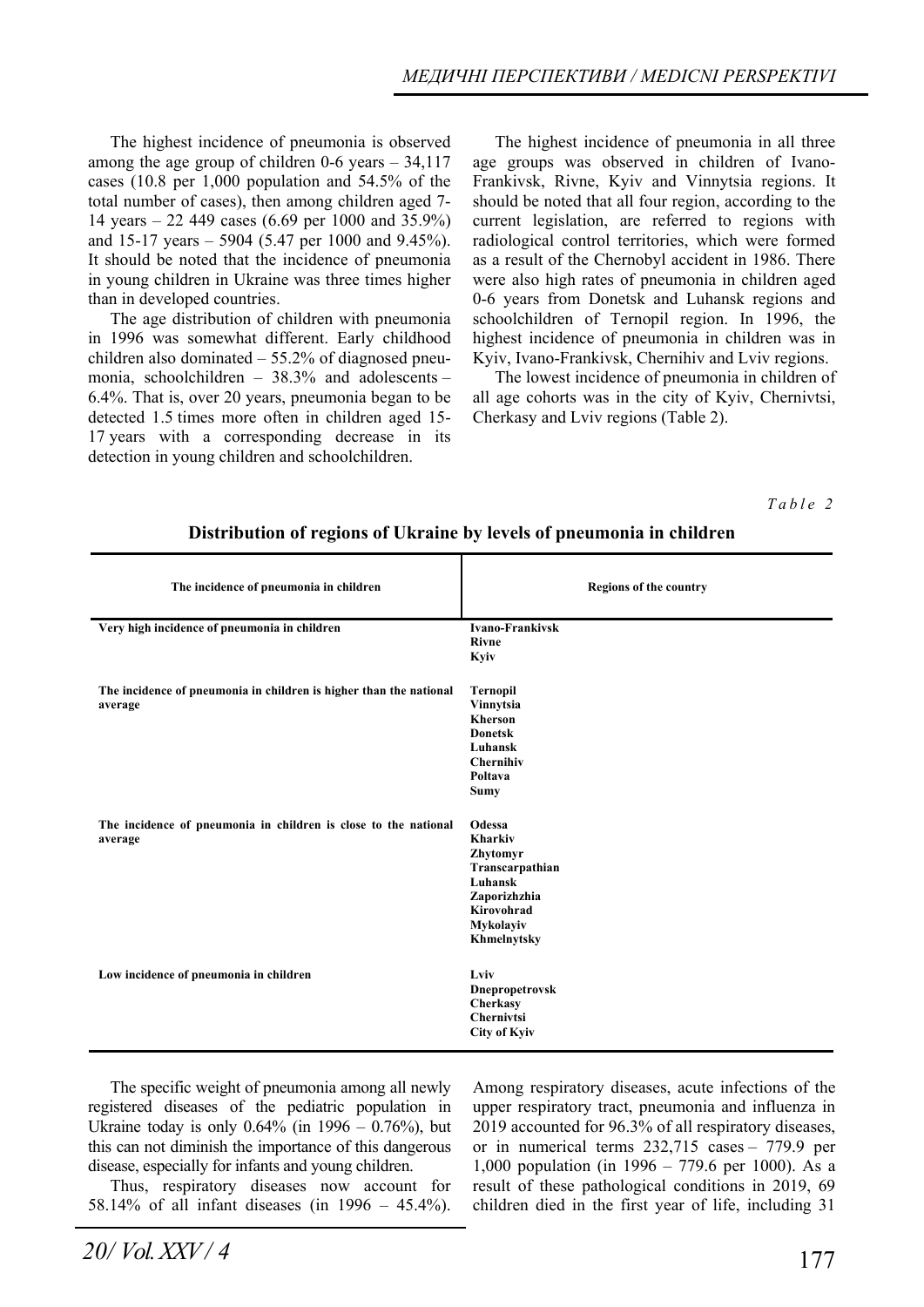children in hospital (0.23 per 1,000 population). This is 9.79% of all registered causes of infant mortality last year. The highest incidence of pneumonia in infants was observed in Zhytomyr, Zaporizhzhia, Ivano-Frankivsk regions and Kyiv. The lowest incidence of pneumonia in children of the first year of agee was in Ternopil, Volyn and Kharkiv regions.

Due to the progressive development of domestic pediatrics and the introduction of modern medical and diagnostic technologies, including vaccination, over the past 20 years, infant mortality from acute upper respiratory tract infections, pneumonia and influenza has been reduced almost by 5 times (Fig. 1).



**Exponential (Mortality of children under one year of age from acute upper respiratory tract infections, influenza шляхів, грипу та пневмоній на 1000 відп. населення) and pneumonia per 1000 of relevant population**

**Fig. 1. Dynamics of mortality of children under one year of age from acute upper respiratory tract infections, influenza and pneumonia from 1996 to 2019 and the trend of its exponential decrease (per 1000 of relevant population)** 

Among children of Kherson, Sumy, Vinnytsia, Zhytomyr, Kirovohrad regions in 2019 there were no fatalities caused by acute upper respiratory tract infections, influenza and pneumonia. Particular attention should be paid to the Transcarpathian, Donetsk and Odessa regions, where the highest mortality rates of children under 1 year of age from acute respiratory infections, pneumonia and influenza is 1.08, 0.48 and 0.46, respectively, per 1,000 of the relevant contingent with a national rate of 0.23 per 1,000 children. 20 years ago, high mortality from these conditions was in Ivano-Frankivsk, Donetsk and Transcarpathian regions.

As can be seen from Figure 2, the first wave of pneumonia incidence increased by 52.2% from 1996 to 2001, then the incidence of pneumonia began to decline, reaching relative minimum in 2003 (7.25 per 1,000 children). .

The increase in the incidence of pneumonia in 2005-2006 took place against the background of another epidemic outbreak of measles. The maximum incidence of pneumonia in children was observed in 2009-2010 (10.89 per 1000 children), which coincides in time with the epidemic of pandemic "swine" flu in Ukraine, one of the main clinical variants of which was viral pneumonia in adults and children [1].

A similar increase in the incidence of pneumonia in children was also observed in 2015-2016, which could also be associated with an increase in the incidence of influenza and SARS in children during this period [4]. The rise in pneumonia incidence in 2014-2016 could also be linked to the fighting in the east of the country and the large number of internal refugees from the war zones, including more than 200,000 children left homeless and in need of medical care due to the war. This can be evidenced by the high level of pneumonia in children from Donetsk and Luhansk regions, which was not observed 20 years ago.

In general, since 2011 there has been a wave-like trend to reduce the incidence of pneumonia to 8.32 per 1000 children in 2017 – the last year of statistical analysis of the incidence of children

178 *Licensed under CC BY 4.0* 

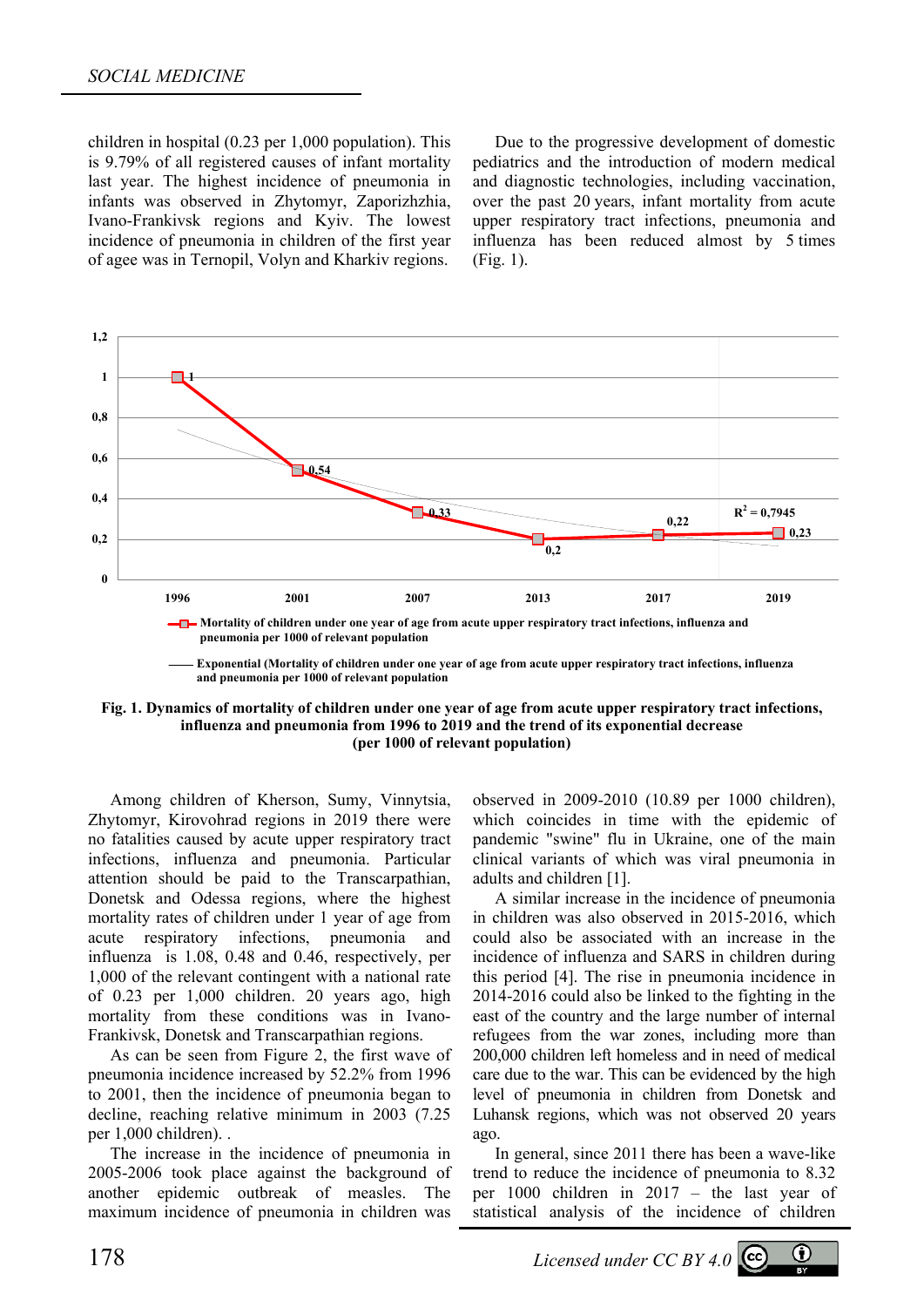aged 0-17 years, which was conducted by the Ministry of Health of Ukraine.

It should be noted that over 20 years the growing pneumonia incidence in children did not fully

correspond to the relative decrease in the overall morbidity of children in Ukraine, which in recent years has stabilized at the level of 1291.7 per 1000 of children [7].



**Fig. 2. Dynamics of pneumonia incidence in children of Ukraine in 1996-2017 and the trend of its exponential growth (per 1000 children)** 

Given the role of environmental ecology and housing in the possible development of pneumonia in children, we conducted an appropriate correlationregression analysis between the incidence of pneumonia in children and the amount of pollutant emissions from stationary and mobile sources into the atmosphere in 2015 per capita. The established critical value of the Spearman correlation coefficient (ρ) reached the level of only 0.038, which testified to the absence of a relationship between these features  $(p>0.05)$ . It is of interest, in general as for respiratory diseases in children, we proved the direct effect of moderate force  $(r_s = 0.578)$  of the relationship between pollutant emissions from stationary and mobile sources into the atmosphere per person and the incidence of pneumonia in children.

Revealed increased incidence of pneumonia in children over the past 20 years has been due to a set of factors and, above all, in our opinion, due to advanced training of pediatricians and family physicians, improved diagnosis and application of modern guidelines and methodological approaches to diagnosis.

Of course, to analyze the possible increase in the incidence of pneumonia in adults and children against the background of the COVID-19 pandemic in 2020, it is necessary to restore a comprehensive statistical assessment of the health of children in the country.

#### **CONCLUSIONS**

Over the last 20 years, in Ukraine there is an increase by 33.7% in the incidence of pneumonia with the predominant detection of this pathology in children from regions of the country in which there are problems in the proper provision of pediatric services. Changes in recent years in the incidence of pneumonia in children correspond to the dynamics of the spread of influenza and SARS, especially during the epidemics of 2009-2010 and 2015-2016. Tracking this indicator in the dynamics in subsequent periods is extremely important in the context of the COVID-19 pandemic that continues.

Conflict of interest. The authors declare no conflict of interest.

*Financing from the state budget. Implementation of research work of the Department of Pediatrics N 2 "Diagnosis of disorders of the cardiovascular, respiratory and*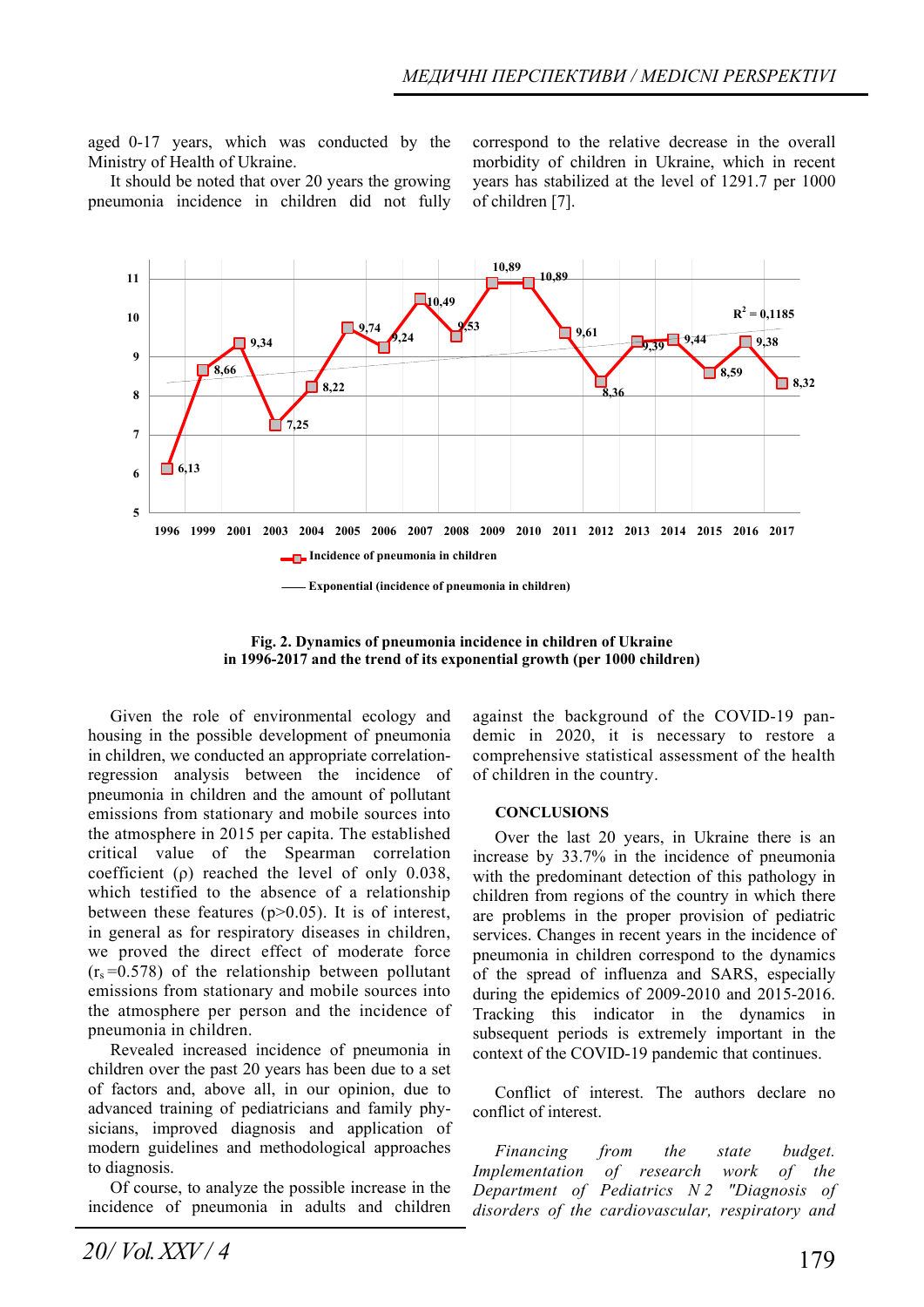*digestive systems in newborns and children with advanced non-infectious pathology and their therapy" (2012-2016) of O.O. Bogomolets Na-* *tional Medical University. State registration code 0112U001772.* 

## **REFERENCES**

1. Volosovets OP, Vasylyeva NA, Dnistryan SS, et al. [Еpidemy of flu in 2009 in western region of Ukraine: age aspects, etiologic structure. Infection disease]. 2009;4:28-33. Ukainian.

DOI: https://doi.org/10.11603/1681-2727.2009.4.828.

2. Maidannyk VG, Yemchynska EA. [Clinical guidelines for the diagnosis and treatment of communityacquired pneumonia in children from the standpoint of evidence-based medicine]. Kyiv; 2014;43. Ukrainian.

3. [Providing medical care to children aged 0-17 in health care facilities under the management of the Ministry of Health of Ukraine: statistical and analytical guide 1996-2019]. editor, VM Zabolot'ko. [Internet]; 2020. Ukrainian. Available from:

https://www.ukrmedstat@medstat.gov.ua

4. Kramariov SO, Yevtushenko VV, Vygovska OV, et al. [Features of influenza seaason 2016 in children] Aktualna Infektologiia. 2016;1(10):209-12. Ukrainian. doi: https://doi.org/10.22141/2312-413x.1.10.2016.74550

5. Editor, Fulekar MH. Bioinformatics: Applications in Life and Environmental Sciences. Springer. 2009;110. doi: https://doi.org/10.1007/978-1-4020-8880-3

6. Harris M, Clark J, Coote N, et al. British Thoracic Society guidelines for the management of community acquired pneumonia in children: update 2011. Thorax 2011;66(Suppl 2).

doi: https://doi.org/10.1136/thoraxjnl-2011-200598

7. Volosovets OP, Kryvopustov SP, Volosovets TM, Abaturov OE, Kryuchko TO. Changes in health status of child population of Ukraine after Chernobyl catastrophe. Wiadomości Lekarskie 2019;LXXII(10):1974-6. doi: https://doi.org/10.36740/WLek201910123

8. Götzinger F, Santiago-García B, Noguera-Julián A, Lanaspa M, et al. COVID-19 in children and adolescents in Europe: a multinational, multicentre cohort study. [Internet]. Published: 2020. 25 June. doi: https://doi.org/10.1016/S2352-4642(20)30177-2

9. Griffin MR, Mitchel E, Moore MR, et al. Declines in pneumonia hospitalizations of children aged <2 years associated with the use of pneumococcal conjugate vaccines – Tennessee, 1998-2012. MMWR Morb Mortal Wkly Rep. 2014;63:995. PMC4860731.

10. Environment of Ukraine. Statistical yearbook. State Statistics Service of Ukraine. Kyiv; 2018. p. 225.

11. Kassebaum N, Kyu HH, et al. Global Burden of Disease Child and Adolescent Health Collaboration, Child and Adolescent Health From 1990 to 2015: Findings From the Global Burden of Diseases, Injuries, and Risk Factors 2015 Study. JAMA Pediatr. 2017;171:573. doi: https://doi.org/10.1001/jamapediatrics.2017.0250

12. McAllister DA, Liu L, Shi T, et al. Global, regional, and national estimates of pneumonia morbidity and mortality in children younger than 5 years between 2000 and 2015: a systematic analysis. Lancet Glob Health. 2019;7:e47. doi: https://doi.org/10.1016/S2214- 109X(18)30408-X

13. Matthew S. Kelly and Thomas J. Sandora Chapter 428 Community-Acquired Pneumonia in Kliegman, R. Nelson textbook of pediatrics, Edition 21. Philadelphia, PA: Elsevier; 2020;2266-74.

# **СПИСОК ЛІТЕРАТУРИ**

1. Епідемія грипу 2009 р. у західному регіоні України: вікові аспекти, етіологічна структура / О. П. Волосовець та ін. *Інфекційні хвороби*. 2009. № 4. С. 28-33.

DOI: https://doi.org/10.11603/1681-2727.2009.4.828.

2. Майданник В. Г., Ємчинська Є. О. Клінічні настанови з діагностики та лікування позалікарняної пневмонії у дітей з позиції доказової медицини. Київ, 2014. 43 с.

3. Надання медичної допомоги дітям 0-17 років у закладах охорони здоров'я, що перебувають у сфері управління МОЗ України: статистично-аналітичний довідник 1996-2019 / гол. ред. В. М. Заболотько. 2020. URL: https://www.ukrmedstat@medstat.gov.ua.

4. Особливості грипу сезону 2016 року в дітей / С. О.Крамарьов та ін. *Актуальная инфектология*. 2016. № 1. С. 108-112.

DOI: https://doi.org/10.22141/2312-

413x.1.10.2016.74550

5. Bioinformatics: Applications in Life and Environmental Sciences / Ed. M. H. Fulekar. *Springer,* 2009. 110 p. DOI: https://doi.org/10.1007/978-1-4020-8880-3

6. British Thoracic Society guidelines for the management of community acquired pneumonia in children: update 2011 / M. Harris et al. *Thorax*. 2011. Vol. 66. Suppl. 2. DOI: https://doi.org/10.1136/thoraxjnl-2011- 200598

7. Changes in health status of child population of Ukraine after Chernobyl catastrophe / O. P. Volosovets et al. *Wiadomości Lekarskie*. 2019. Vol. LXXII, No. 10. P. 1974-1976.

DOI: https://doi.org/10.36740/WLek201910123

8. COVID-19 in children and adolescents in Europe: a multinational, multicentre cohort study / F. Götzinger et al. 2020. 25 June.

DOI: https://doi.org/10.1016/S2352-4642(20)30177-2

9. Declines in pneumonia hospitalizations of children aged <2 years associated with the use of pneumo-